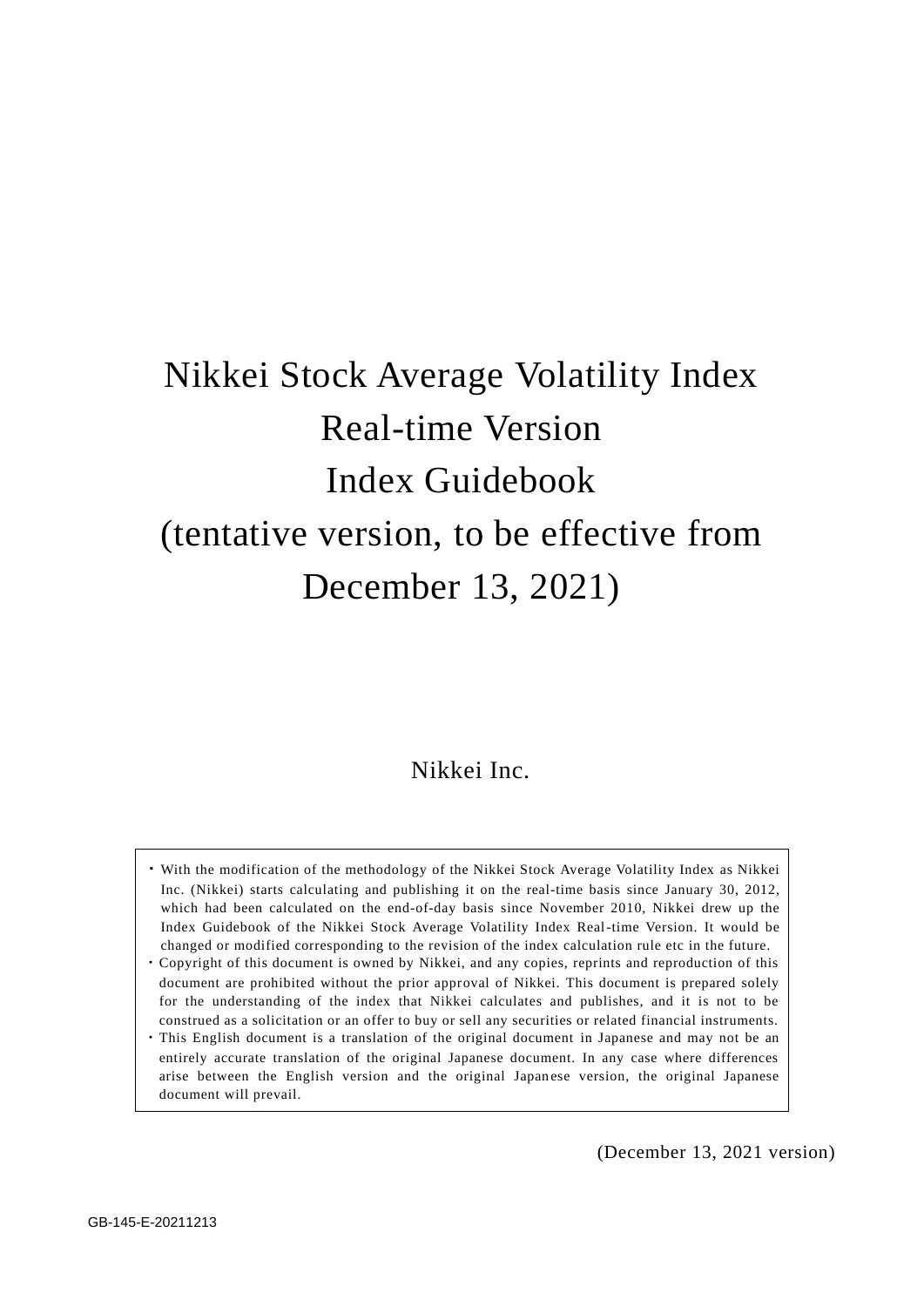## **1: Concept**

Prices traded on option markets are usually determined, among others, by the volatility of its underlying asset. From this price formation, in the calculation of the Nikkei Stock Average Volatility index, the volatility expected by investors is inferred from the option prices (premiums) in the markets.

A method widely used to estimate the fair variance rate in trading a variance swap etc on the OTC market is used in the index calculation.

## **2: Index Calculation**

## (1)Basic Points

・The index value is expressed as the figures rounded to two decimal places. Unit of the index value is "points".

・Use the prices of the Nikkei 225 futures and Nikkei 225 options on the Osaka Exchange (OSE), which the OSE publishes as the future and option prices respectively.

・The index is calculated every 15 seconds during the day session of the Nikkei 225 options on the OSE (excluding the pre-closing). The index starts to be calculated from 15 seconds after the end of the opening auction usually 15 seconds past 9 A.M., and it is also calculated at the end of the closing auction.

・Cover the near-term (the first-term) option and the next-term (the second-term) option (excepting weekly options). The options to calculate the index are rolled to the next delivery month on three business days before the last trading date of the near-term option. Also cover the near-term (the first-term) future, and the future is rolled to the next-term future on three business days before the last trading date of the near-term future.

・Strike price added based on application from participants (so-called "On-demand strike prices") are not included in the calculation. However, the on-demand strike price which overlaps in an additional strike price band in response to fluctuation of the underlying index after its setting will be included in the calculation.

## (2)Selection of the prices

The prices of the futures and options used for the calculation are selected in the following order of the priority.

①Latest traded price in for the past 15 seconds ( however, at the end of the closing auction, a traded price obtained when the orders are matched by so called "Itayose" method )

②Middle price of best bid and best ask at the time of the calculation ( every 15 seconds ) while the orders are matched by the so called "Zaraba" method ( however, at the end of the closing auction, the middle price of best bid and best ask after the orders are matched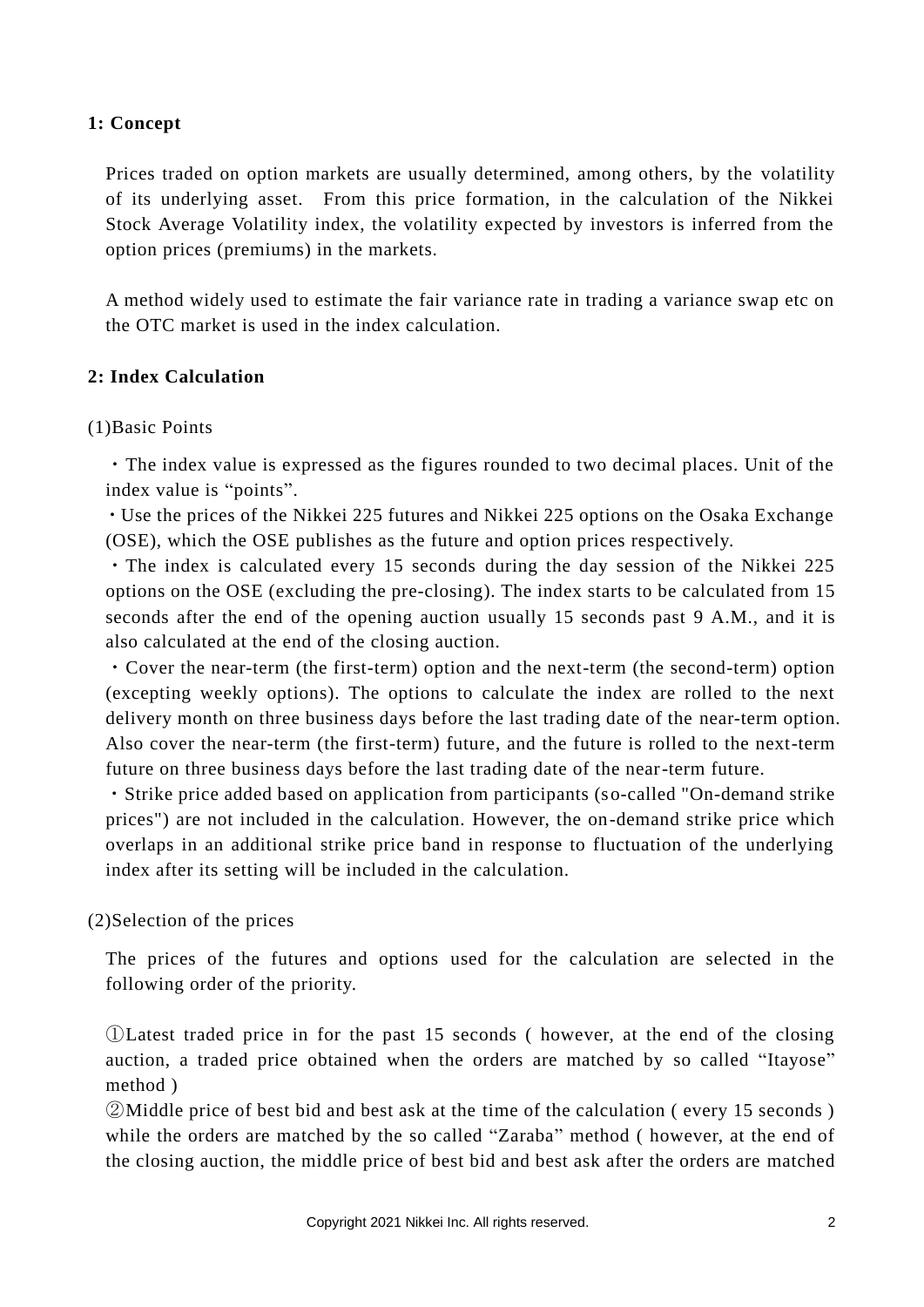by the "Itayose" method (\*1)

③Last traded price of today's session at the time before the past 15 seconds ( including the night session on the previous business day )

\*1: Best bid and best ask prices to compute a middle price are invalid in cases that 1)best bid price is lower than or equal to 10yen and the difference between the best bid and best ask is greater than or equal to 4yen, 2)best bid price is greater than 10yen and best ask is greater than best bid by 30% or more, 3) best ask is lower than or equal to best bid.

#### (3)Formula

The Nikkei Stock Average Volatility Index is calculated in accordance with the following procedure.

 $\mathbb{O}$ Calculate the volatility  $\sigma_{1,t}$  based on the near-term (first-term) option at a time of

*t*, and the volatility  $\sigma_{2,t}$  based on the next-term (second-term) option at a time of *t*.

$$
\sigma_{i,t} = \sqrt{\frac{1}{(T_i - t)/Y_{365}} (1 + \frac{L_{i,t}(T_i - t)}{Y_{365}}) \sum_{j=0}^{n_j} (\frac{V(K_{i,j,t}, T_i, t)}{K_{i,j,t}^2} + \frac{V(K_{i,j+1,t}, T_i, t)}{K_{i,j+1,t}^2}) \Delta K_{i,j,t}}
$$

*T<sub>i</sub>*: the expiration date of *i* th-term option (9:00:00am on SQ date ) (\*2)

 $Y_{365}$ : the number of seconds in a year on 365 day-basis (31,536,000 seconds)

 $L_{i,t}$ : Tokyo Term Risk Free Rate 1 month (TORF) on the previous business day (\*3)

 $K_{i,j,t}$ : *j* th lowest Strike price (i.e. ascending order) of  $i$  th-term option at a time of  $t$ 

 $\chi_{1,t}, T_i, t$ ) ...  $V(K_{i,p_t-1,t}, T_i, t)$ : Closing price of put option with the expiration date of  $T_i$  at a time of  $t$  $V(K_{i,p_t,t}, T_i, t) ... V(K_{i,n_i,t}, T_i, t)$ : Closing price of call option with the expiration date of  $T_i$  at a time of to (however  $V(K_{i,0,t}, T_i, t) = 0, V(K_{i,n_i+1,t}, T_i, t) = 0$ 

$$
V(K_{i,q_t,t}, T_i, t) = \frac{Put(K_{i,q_t,t}, T_i, t) + Call(K_{i,q_t,t}, T_i, t)}{2} - \frac{|F_t - K_{i,q_t,t}|}{2(1 + L_{i,t}(T_i - t)/Y_{365})} (*)
$$

 $F_t$ : the price of the near-term future at a time of  $t$ 

 $p_t$ : minimum *j* satisfying  $F_t < K_{i,j,t}$ 

*q*<sub>t</sub>: *j* minimizing the absolute difference between  $F_t$  and  $K_{i,j,t}$  at a time of t (\*5)

 $n_{i,t}$ : the number of strike prices of *i* th-term options using for the calculation at a time of *t* (\*6,\*7)

 $\Delta K_{i,j,t} = K_{i,j+1,t} - K_{i,j,t}$  (however,  $\Delta K_{i,0,t} = \Delta K_{i,1,t}, \Delta K_{i,n,j,t} = \Delta K_{i,n,j-1,t}$ )

\*2: the term to the expiration date is measured on the second time scale.

\*3: In case that the TORF was not published for any reason, use the TORF rate previously available on the nearest day.

 $*4$ : For the option price whose strike price is nearest from the future price at a time of  $t$ , use the adjusted value calculated from the put option price and call option price at the strike price. In addition,  $Put(K_{i,q_t,t},T_i,t)$  and are put option price and call option price at strike price of  $K_{i,q,t}$  and the expiration date of  $T_i$ at a time of *<sup>t</sup>* .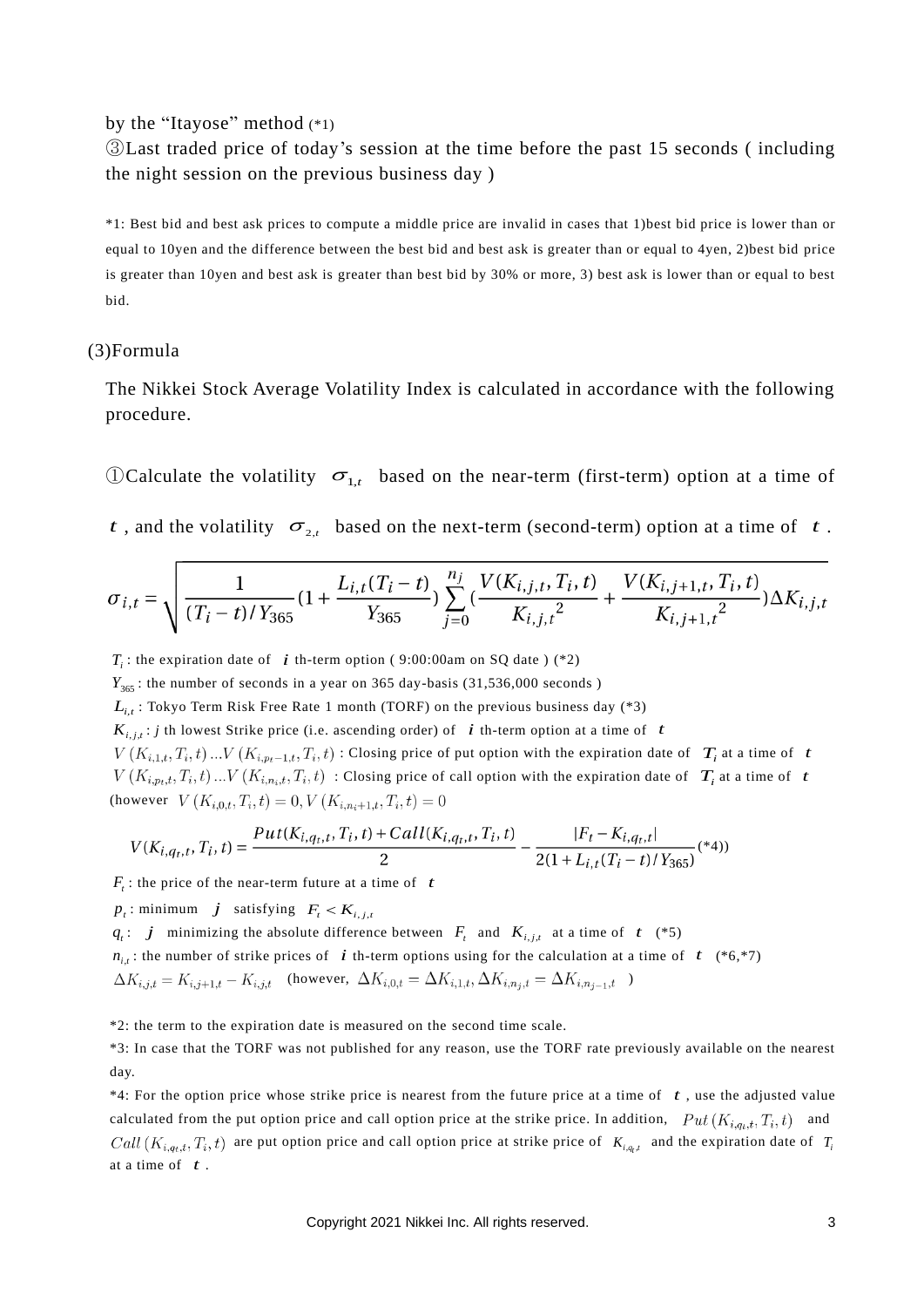\*5: If  $F_t \le K_{i,q_t,t}$ , then  $q_t = p_t$  and if  $F_t \ge K_{i,q_t,t}$ , then  $q_t = p_t - 1$ 

\*6: Use out-of-the-money (OTM) traded options (which have some volume) where the future price at the time of the calculation is defined as at-the-money(ATM). However, the options whose prices are invalid at the time of the calculation are treated as if these strike prices are not set (including cases by the Trading Suspension and the Immediately Executable Price Range Rule).

\*7:In case that the option prices at 6 or more consecutive strike prices are invalid, the prices of put options at lower strike prices than these consecutive strike prices and the prices of call options at higher strike prices than these consecutive strike prices are not used for the calculation even if these options are traded with some volume.

20btain the index value by linear interpolation of  $\sigma_{1,t}$  and  $\sigma_{2,t}$  to make the time to expiration 30 days (\*8,\*9,\*10)

$$
\text{Index Value} = \sqrt{\frac{1}{M} \left( \frac{(M - (T_1 - t)) (T_2 - t)}{T_2 - T_1} \sigma_{2,t}^2 + \frac{((T_2 - t) - M) (T_1 - t)}{T_2 - T_1} \sigma_{1,t}^2 \right)} \times 100
$$

*M*: the number of seconds in 30 days (2,592,000 seconds)

\*8: If the term to expiration date is longer than 30 days, the index is calculated by liner extrapolation.

\*9: As a result of the liner extrapolation, in case that the index value become s imaginary number ( meaning that the result for the square root becomes negative), the index value is calculated at a time of  $t$  by using  $\sigma_{1,t-1}$  and  $\sigma_{2,t-1}$  used for the calculation at a time of t -1 (just before the calculation of this time), instead of  $\sigma_{1,t}$  and  $\sigma_{2,t}$ ( however, at the first calculation of the day, use closing price on the previous day)

 $*10$ : In the calculation of *i* th-term option at a time of *t*, 1) in case that the number of the strike prices whose option prices are valid is 0 or 1, or 2) in case that the price of near-term future is invalid,  $\sigma_{i,t}$  at a time of t is not calculated, and the index value at a time of  $t$  is calculated by using  $\sigma_{i,t-1}$  which is used just before the calculation of this time, instead of using  $\sigma_{i,j}$  (however excluding in case of "3:Miscellaneous (3)In case the Circuit Breaker Rule is applied linked to Nikkei 225 Futures").

#### **3: Miscellaneous**

(1)Previous and Retroactively Calculation in the past

From the commencement date of the calculation (November 19, 2010) to January 27, 2012, the index was calculated on the end-of-day basis. And the index was calculated retroactively dating back from June 12, 1989 to November 18, 2010 by the same end-of-day basis method.

Also from the commencement date of the calculation to December 10, 2021, the index was calculated by using Euroyen LIBOR.

#### (2) Modification of the index value

If any event which affects the index value occurs (e.g. correction of the option or futures prices published by the OSE), as a general rule, retroactive calculation for the modification will not be conducted.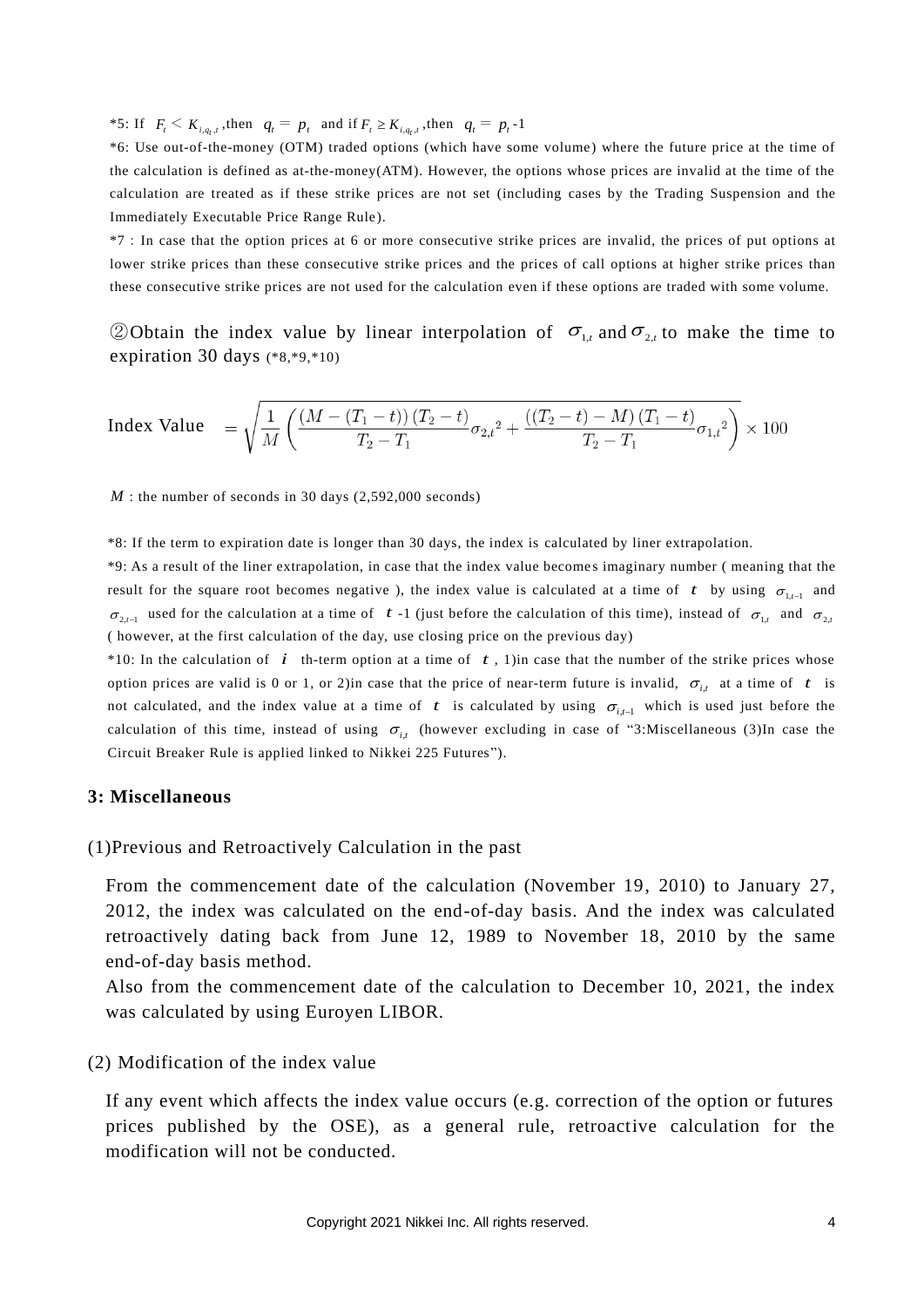## (3) In case the Circuit Breaker Rule is applied linked to Nikkei 225 Futures

In case that all trades of the Nikkei 225 futures and Nikkei 225 options are halted by the Circuit Breaker Rule linked to Nikkei 225 futures, Nikkei shall halt the updating of the Nikkei Stock Average Volatility Index. The complete trading suspensions of the OSE caused by its system failure etc., is treated as the same above.

## **4: Others**

## (1)Licensing

Nikkei Stock Average Volatility Index is an intellectual property that belongs to Nikkei. All of the rights to the indices such as right to calculate, publicize, disseminate, and use these indices are reserved by Nikkei.

Licensing agreement with Nikkei is necessary if companies intend to create Index linked funds and passive funds etc. It is also required to use this index for disseminating, providing, showing and etc. to the third party in the way as Nikkei decides.

## (2)Risk

Nikkei calculates and publishes the Nikkei Stock Average Volatility Index in accordance with the methods described in this document. In the event of circumstance not described in this document, or if Nikkei determines it is impossible to use the methods described in this document, Nikkei may use an alternative method of the index calculation as it deems valid.

In case of a breakdown of computer system, natural disasters or any other unavoidable situations, Nikkei may postpone or cancel the calculation of the indices. Nikkei, under any circumstance, does not guarantee the accuracy of these indices. Should any error in the calculation of the index take place, Nikkei shall not be liable for any damages sustained by any person or organization.

This document could be changed corresponding to the revision of the index calculation rule etc in the future. Information expressed in this document is subject to change without notice and in those cases Nikkei is under no obligation to update any recipients of this document. Nikkei shall not accept any liability for any loss or damage arising from the usage of all or any part of this document.

## (3)Corporation for the development of the index

In developing the Nikkei Stock Average Volatility Index, Nikkei has gained the cooperation of Quantitative Research Center of Nomura Securities CO., LTD. The disclaimers in the above (2) are also applied to Quantitative Research Center of Nomura Securities.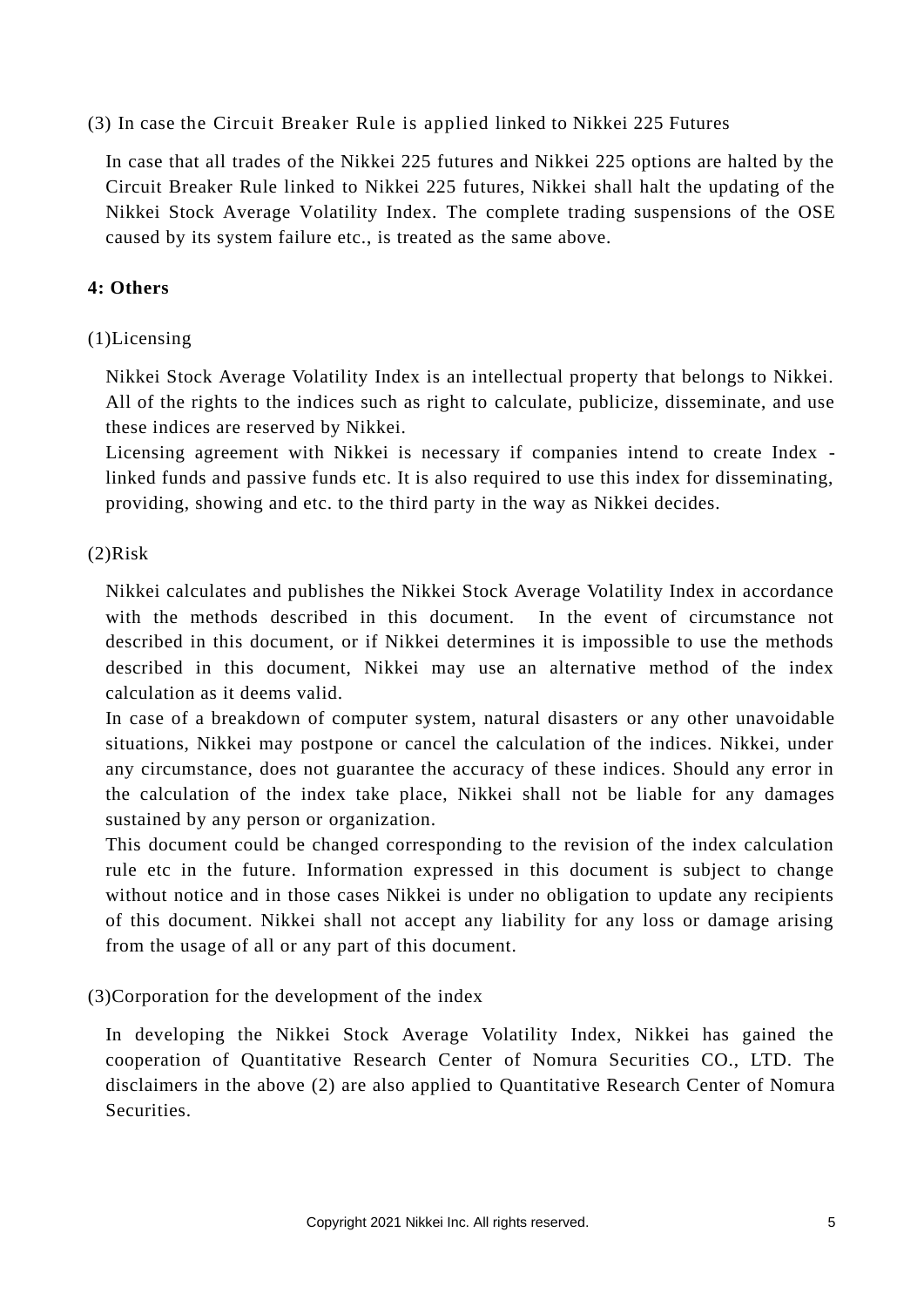(4)Contact

Index Business Office, Nikkei Inc. Tel: +813-6256-7341, mail: [index@nex.nikkei.co.jp](mailto:index@nex.nikkei.co.jp)